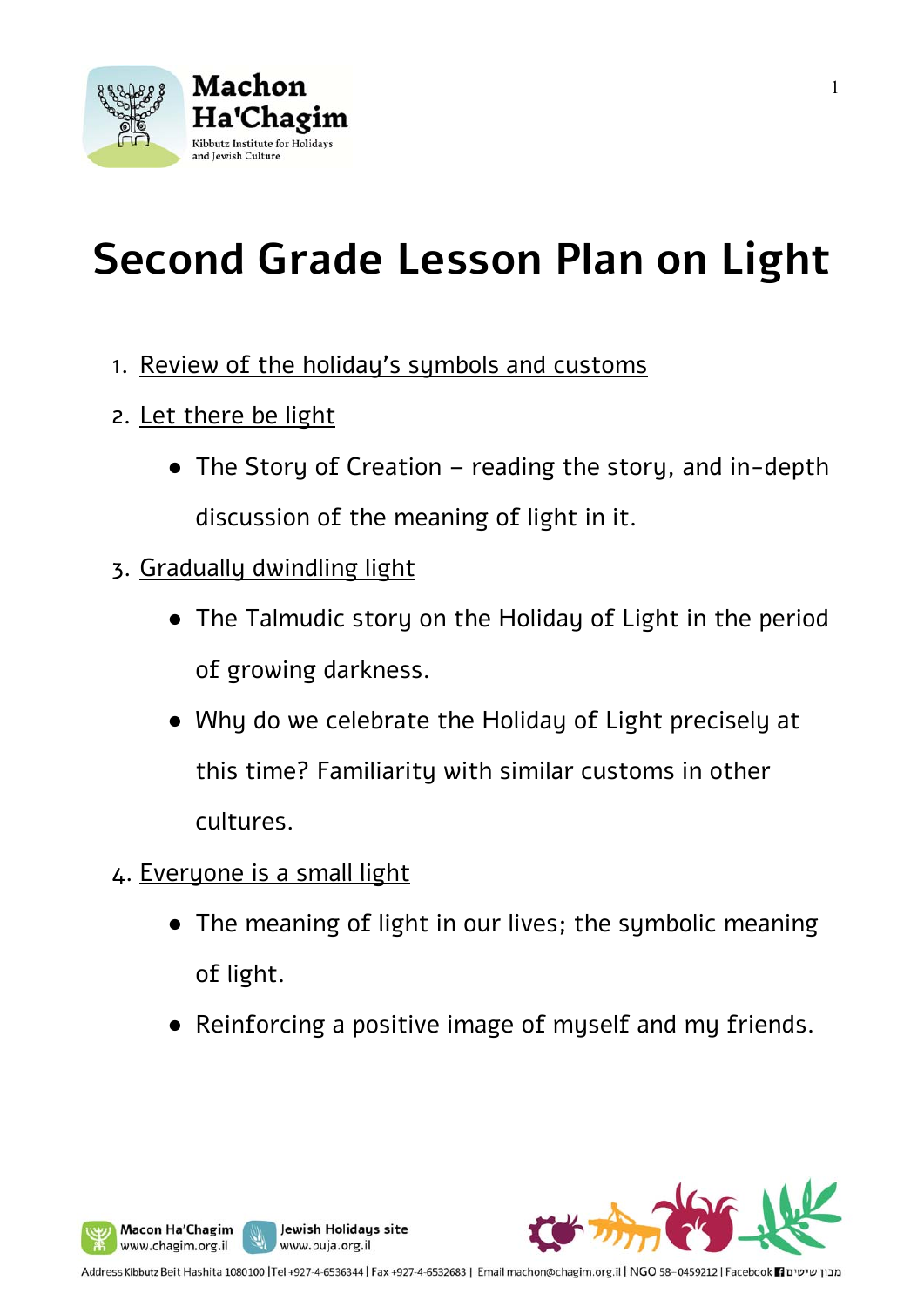

### **Let There Be Light**

#### **Genesis Chapter 1**

**1** In the beginning God created the heavens and the earth.

**2** Now the earth was formless and empty, darkness was over the surface of the deep,

and the Spirit of God was hovering over the waters.

**3** And God said, "Let there be light," and there was light.

**4** And God saw that the light was good, and he separated the light from the darkness.

**5** God called the light "day", and the darkness he called "night". And there was evening,

and there was morning—the first day.

#### Guidance

Macon Ha'Chagim www.chagim.org.il

We shall read the paragraph and explain difficult words.

Jewish Holidays site

www.buja.org.il

- Mark the words 'light' and 'darkness'. How many times does each of them appear?
- What is the action God performs in order to create something new? (Statement and distinction)
- When we create something, are we making order too? Distinguishing?
- What does God say about light? (That it is good) what does this tell us about the meaning of light?
- What does light remind us of? How is light used in language? What expressions connected with light are we familiar with?

Students may be asked to draw these or other expressions associated with light.

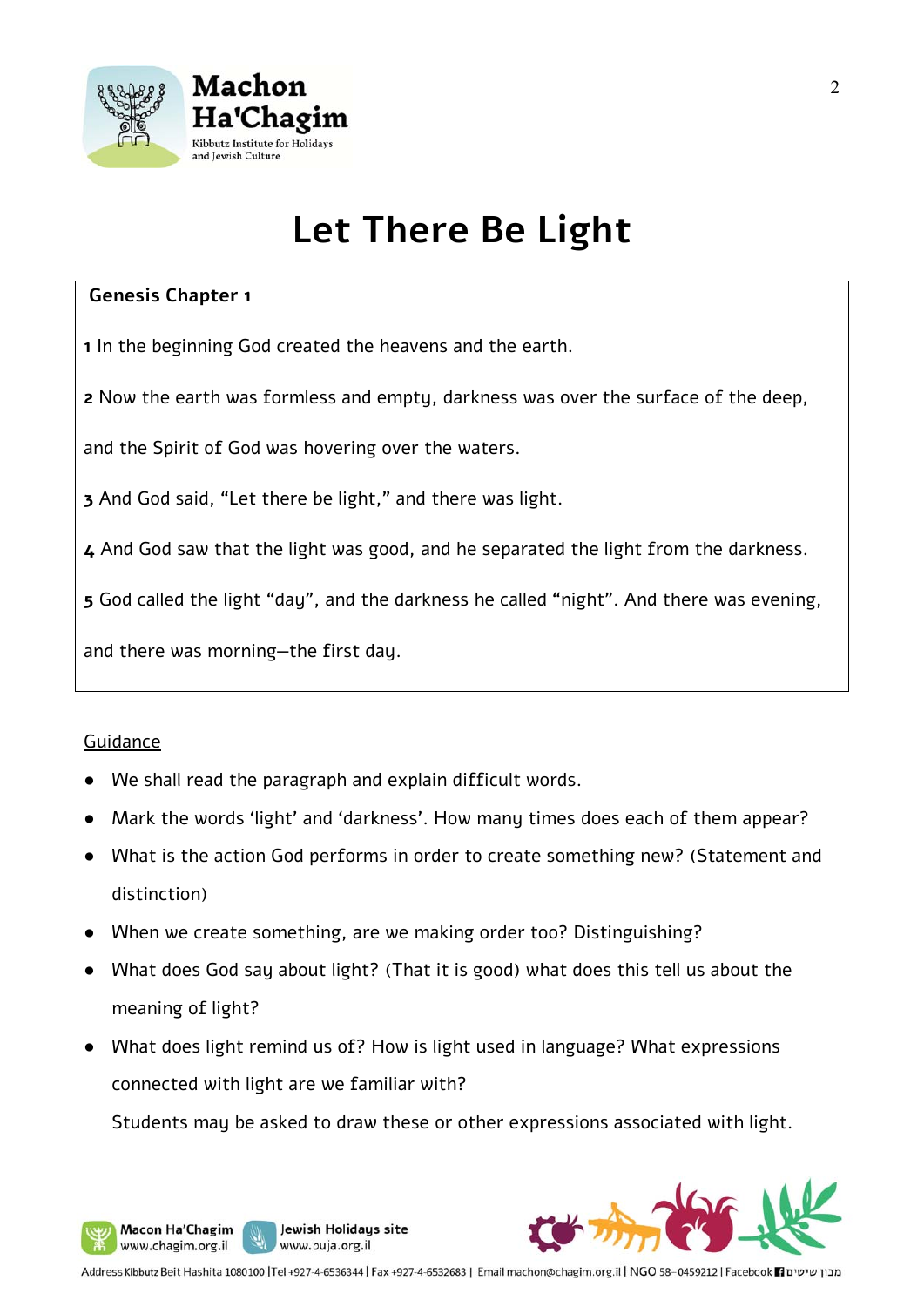

- His eyes lit up
- Pleasant, gracious (literally: face radiating)
- Pleasant, bright light
- Publish/ publisher (literally: bring to light)
- Torah is the light
- According to these expressions, is light a positive or a negative thing?
- Why in your opinion is light connected with positive things, with the good? With joy?

| Miracle of the Brave Heart/ Aharon        | No miracle happened for us $-$             |
|-------------------------------------------|--------------------------------------------|
| Ze'ev                                     | no cruse of oil did we find.               |
|                                           | We walked through the valley, ascended     |
| We carry our torches                      | the mountain.                              |
| in the dark nights.                       | We discovered wellsprings of hidden        |
| The paths shine beneath our feet          | light.                                     |
| and whoever has a heart                   |                                            |
| that thirsts for light $-$                | No miracle happened for us -               |
| let him lift his eyes and his heart to us | no cruse of oil did we find.               |
| and come along!                           | We quarried in the stone until we bled $-$ |
|                                           | let there be light!                        |







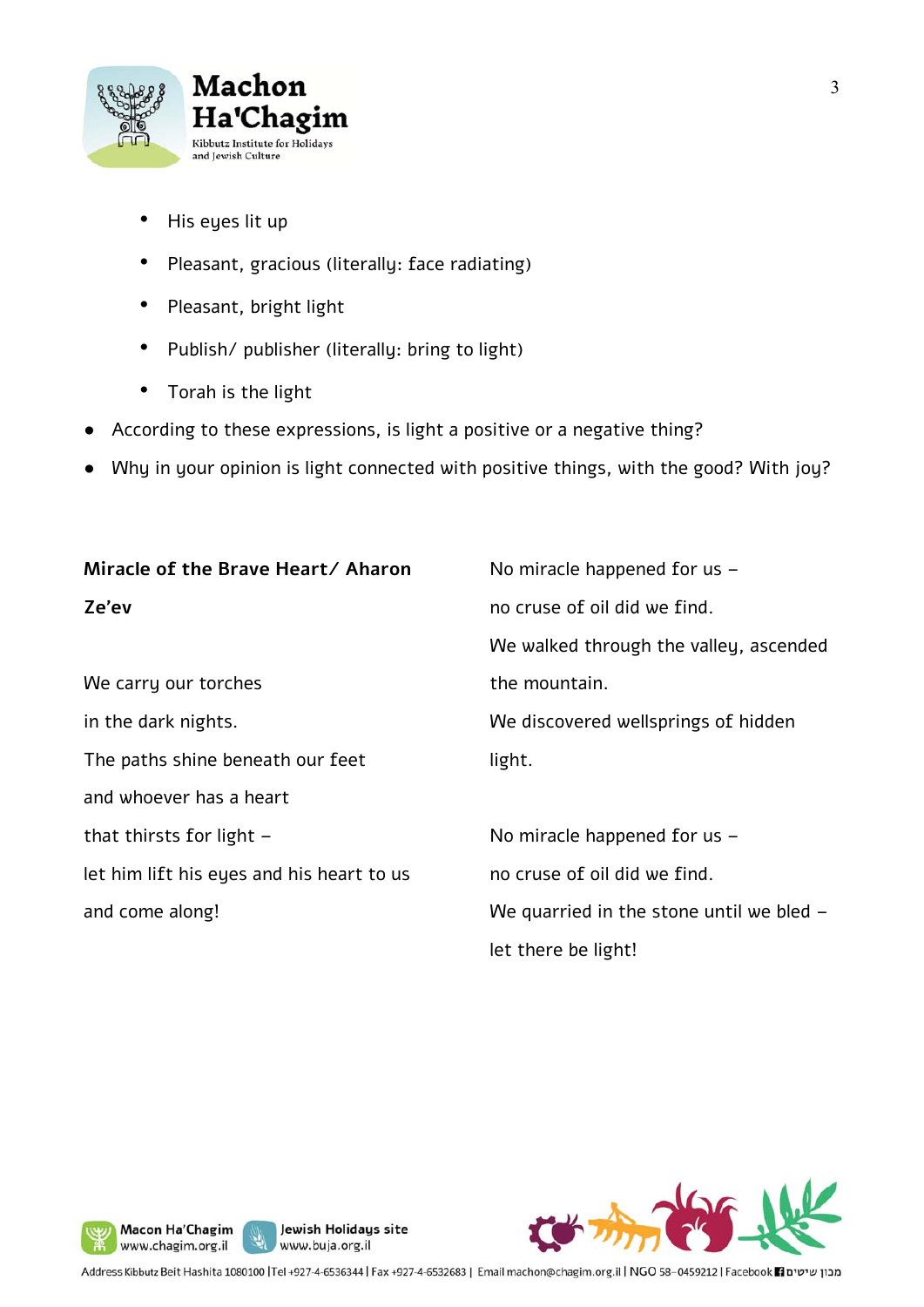

## Gradually dwindling light

• Read the paragraph and explain difficult words. You may also tell it in your own words and then read.

Thus the Rabbis recited: When primitive Adam saw the day getting gradually shorter, he said: Woe is me! Perhaps I have sinned, the world around me is being darkened and returning to its state of chaos and confusion; this then is the death to which I have been sentenced from heaven!

So he began keeping an eight days' fast. But after he observed the winter equinox and noted the day getting increasingly longer, he said: This is the world's course! And he set forth to keep an eight days' festivity. In the following year he appointed both as festivals.

- Draw the story in several pictures (may divide into groups, and each group divide the steps of the story within it)
- Points for discussion
	- o The importance of light in our lives: Why is man so afraid to think the world is becoming dark forever?
	- o During the current period, when the days are short and the nights are long, we celebrate a holiday of light. What is the meaning of this?
	- o You may show or tell of similar holidays in other cultures.

Jewish Holidays site

www.buja.org.il

- o Why do holidays of light in a period of growing darkness appear in many different cultures? What can we learn from this?
- o Reference to scripture:

Macon Ha'Chagim www.chagim.org.il

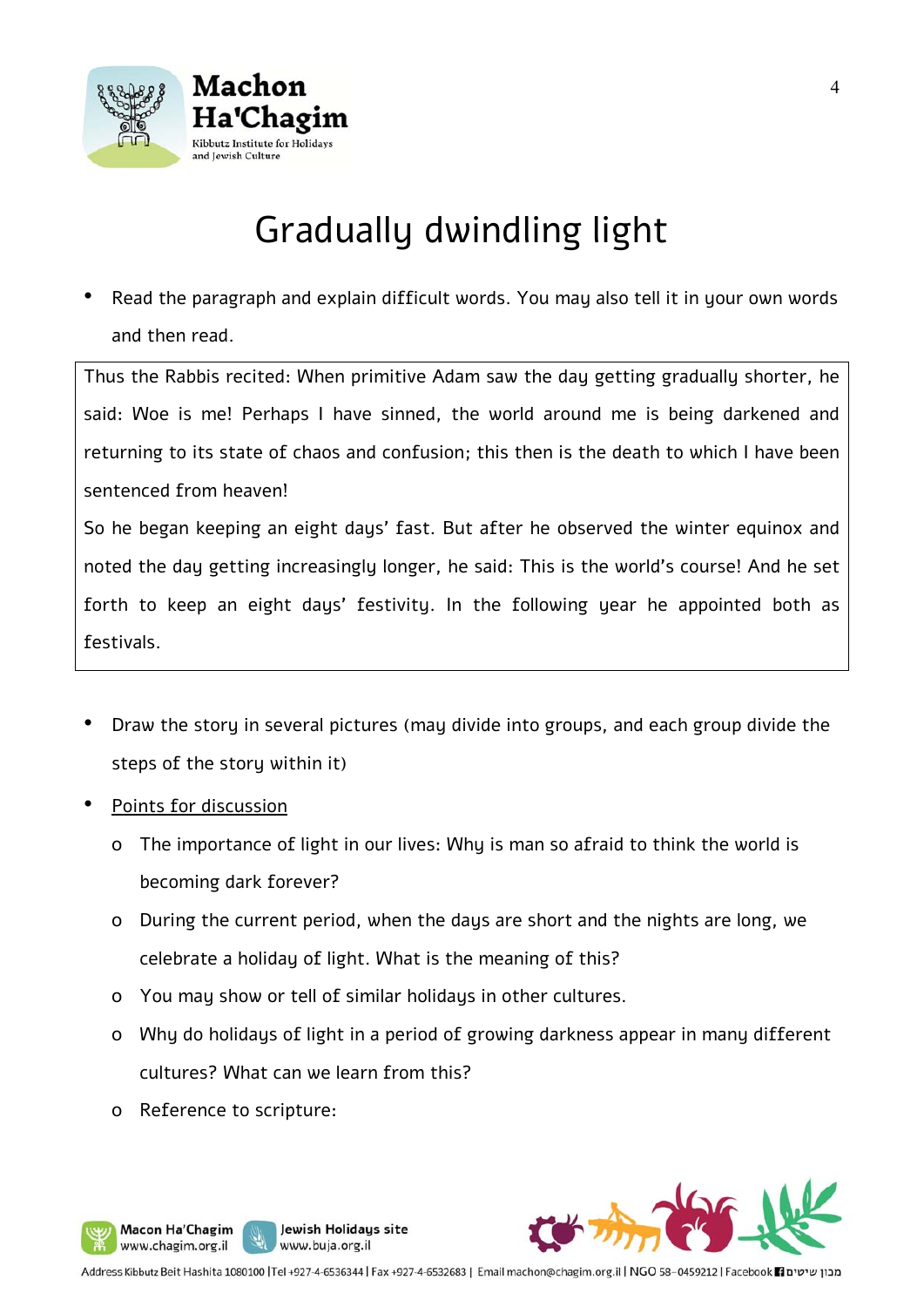

- "The people walking in darkness have seen a great light" (Isaiah 9:1) the meaning of light in times of darkness.
- "A little bit of light dispels a lot of darkness" (Chassidic proverb) a little light in a dark room is highly significant. The property of a candle is that it is not diminished when fire is taken from it.
- Lighting the Chanukah menorah in progressively adding order more and more light is added each day.

Festivals of light around the world – for winter travelers/ Motke's Index, November 29, 2007

**We have come to banish the darkness, but not we alone: festivals of light and fire are commonly accepted all over the world, and it appears that the message of the triumph of light over darkness is universal. And if this is also an opportunity to eat special sweets, rejoice and sing, then all the better! The following articles include several proposals for light festivals all around the world, and at different times of the year. Eight candles that serve as light trips around the world for Chanukah**

Each year in May, in Gubbio, Italy, the traditional candle race is held. In this race, tens of jubilant celebrators carry three huge wooden candles on their back, and compete in running through the narrow streets of the town. Each group has its own color, costumes and songs, and it is hard to get caught up in the celebration. All this in honor of... do you know what for? It is in honor of its Patron, Saint Ubaldo.



Jewish Holidays site

www.buja.org.il

Macon Ha'Chagim www.chagim.org.il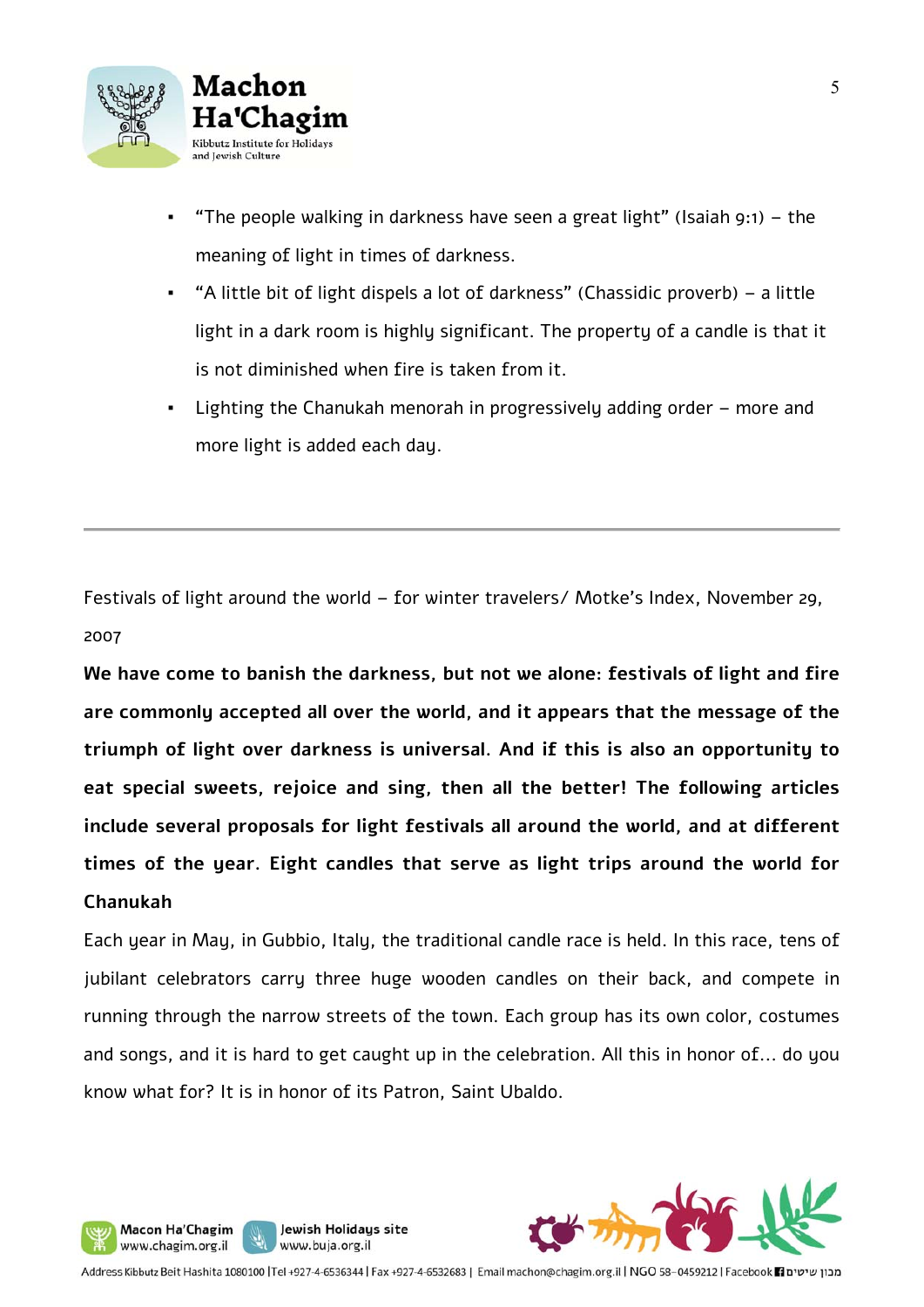



The **Chinese** too have their own festival of lights: In autumn, at midnight, millions of families throughout China head to parks, carrying with them Chinese candles in many different colors and cakes called 'moon cakes', in memory of the ancient belief in the power of the moon. The event takes place on the 15th day of the eight month of the Chinese calendar. Each person is a small light, but millions of Chinese are... A huge light! In **Burma** (Mianmar) the festival of lights is celebrated in October. Then, for three nights, the entire country is lit up with oil lanterns, paper lanterns, fire balloons, and boats laden with candles to light up the entire night in shimmering light. These candles that we light... Symbolize the month in which Buddha came down to earth, with his path of descent flooded with magical light.

In **Sweden**, at the peak of winter the days are very short, but the Swedes are unshakable: On the shortest day of the year, December 13, they themselves bring the light, as they go to the streets thousands of candles in their hands. Especially brave girls, by the way, place candles in a wreath upon their head, and pass through the streets to gather sweets. It is customary to eat three breakfasts that day, to give one the strength to get through the winter.

Saint Lucia's Day is officially celebrated on December 13. This was the day of the longest night of the year, until the Gregorian calendar was instituted in 1582. In Sweden, Denmark, Norway and Finland it is customary to hold processions on this day. The eldest daughter marches with a wreath of candles on her head.

Although Christmas is celebrated throughout the Christian world, in Argentina and Guatemala it is an especially festive, highly illuminated event: From the ring of the church bells in the afternoon, the city becomes a scene of explosions, lights and surprises. Each celebrator tries to display his skills in fireworks, flash bombs or any other light emitting device. We have come to banish the darkness!



Jewish Holidays site

www.buja.org.il

Macon Ha'Chagim

www.chagim.org.il

4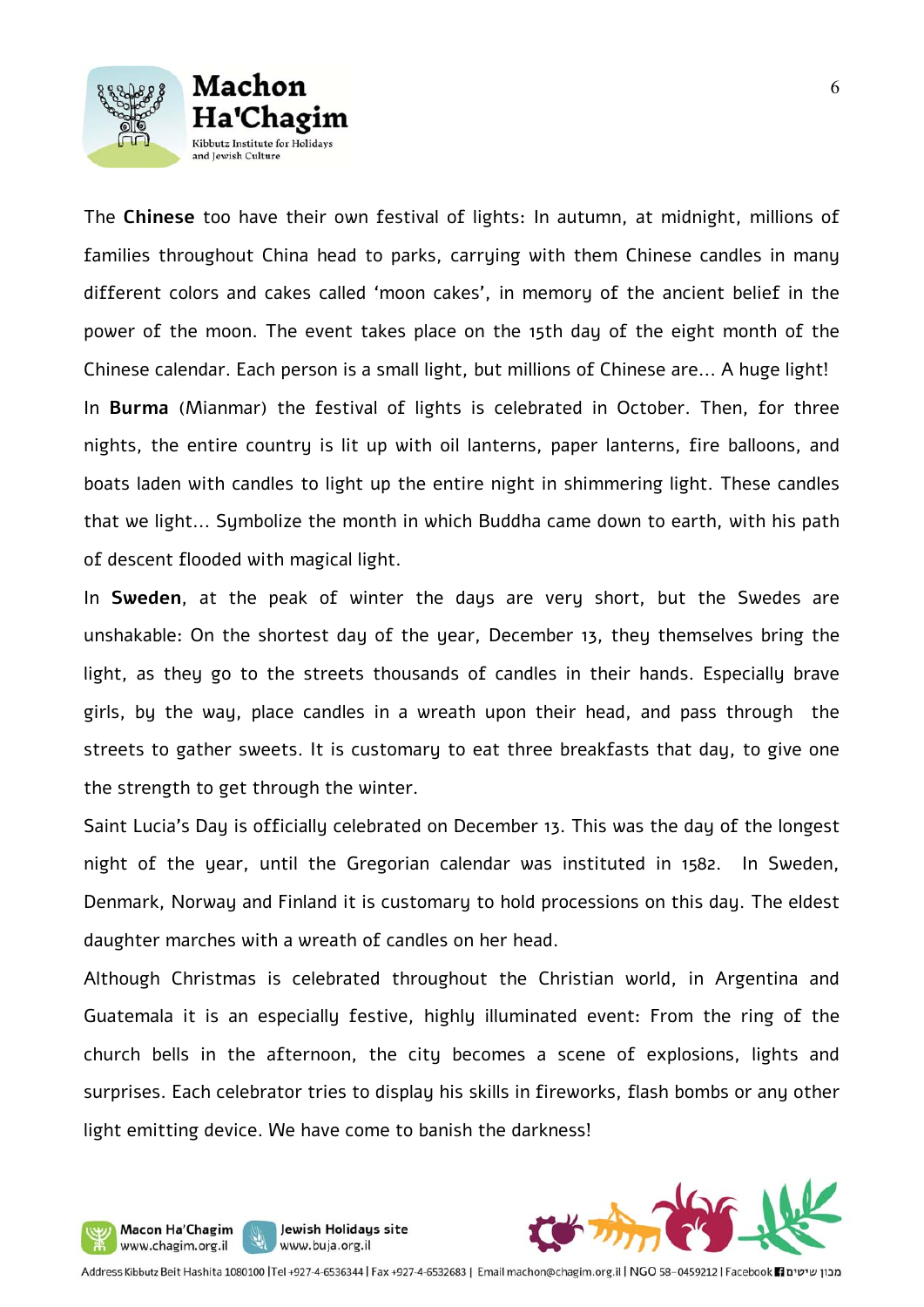



In **Scotland** they know how to celebrate; this is common knowledge, but do you know how the Scots fight evil spirits? The answer is: Light! On the last and first days of the year they hold torch processions at all of of their national heritage sites, and the sight is spectacular. However, they do not suffice with just a flame on a stick; they like it in the form of magnificent balls of fire as well. We carry our torches, in darkest depths of night... (and balls of fire as well).

In **India**, the victory of the good against the bad is celebrated with a multitude of lights. Diwali, one of the most important festivals of the Hindu calendar, marks the return of the God Lord Rama from exile. The festival is celebrated with lots of sweets, fireworks to light up the sky, and tens of oil lamps hung in celebrators' homes. Pour in some oil, olive oil, let there be light in the home.

In October, the streets of **Berlin** are lit up with bright light in a festival of lights. Over 40 sites in the city are decorated with thousands of lamps lit at evening time, lighting up and adorning the already beautiful city. However, the festivities are more than just the colored lights: different cultural events take place throughout the night, and thus complement the experience, and make these nights an unforgettable experience. Pleasant light around us, joy to small children...



Jewish Holidays site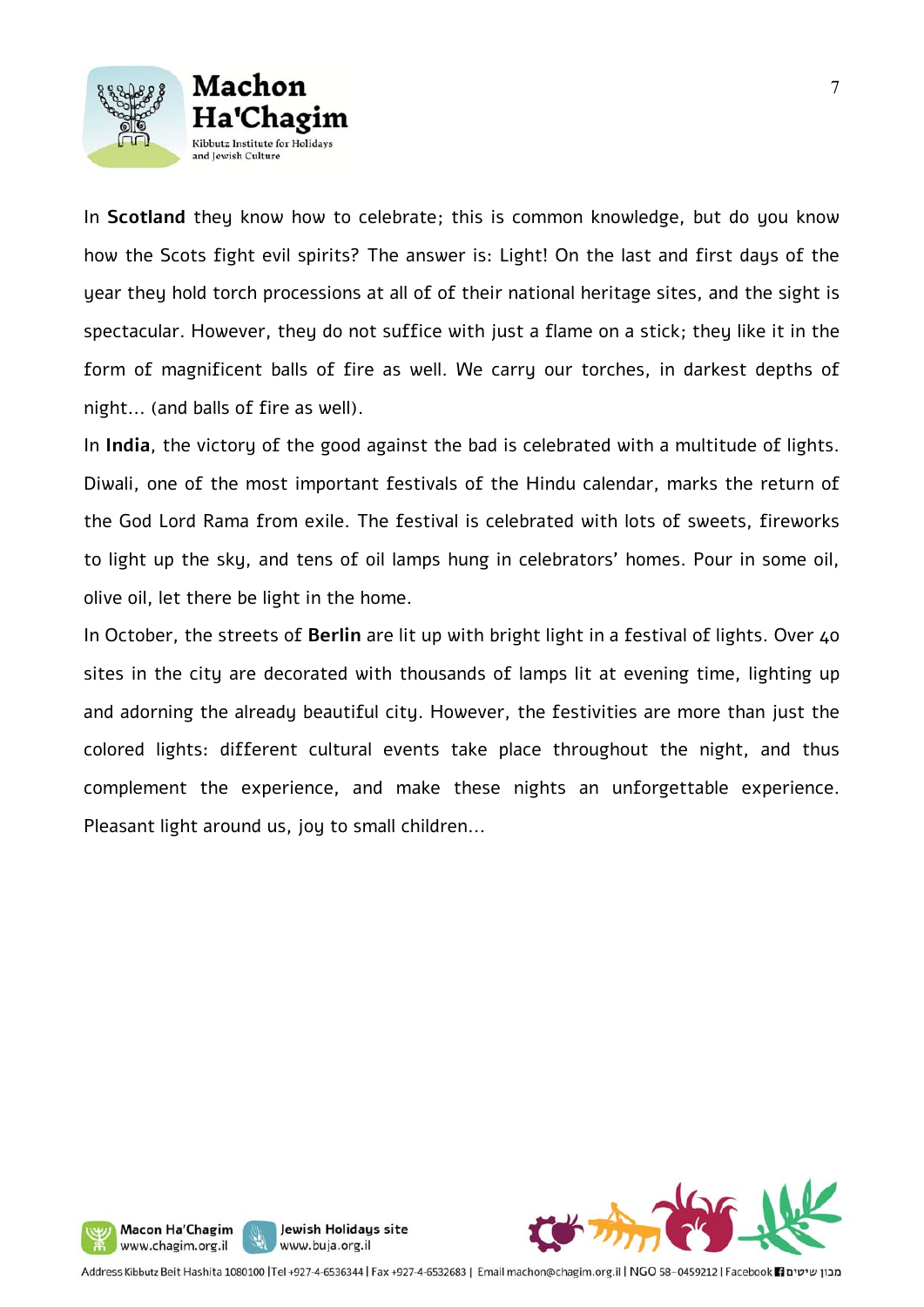

### **Everyone is a small light**

#### Suggested activities

- "We have come to banish the darkness... everyone is a small light": Pass a candle (unlit) among the children. Each child should note a point of 'darkness' he would like to 'banish'. In other words, to change and fix, and points of light – areas of strength and success. Alternately, the candle may be passed around with each child noting a point of light in a friend.
- "Your word is a lamp for my feet, a light on my path" (Psalms 119:105): The meaning of the expression "lamp for my feet". Each child shall note the things that constitute a "lamp for his feet". What are the principles of significance to us; a "lamp to our feet" in our class.
- Expressions and sayings with the words 'light' and 'candle': His eyes lit up; his candle shall cast light; pleasant, gracious (face lit up); can be fixed as long as the candle burns.

We shall then present the expressions through drawings, or ask the children to draw the saying and have their classmate guess them.

Songs with light: Contest for finding poems with the word 'light'.

We shall then analyze two poems: We carry out torches, we have come to banish the darkness; We shall ask:

o What does light symbolize in the poem?

Macon Ha'Chagim www.chagim.org.il

Jewish Holidays site

www.buja.org.il

o What is the role of the individual, and what is the role of the many in these songs? What is the power of togetherness?